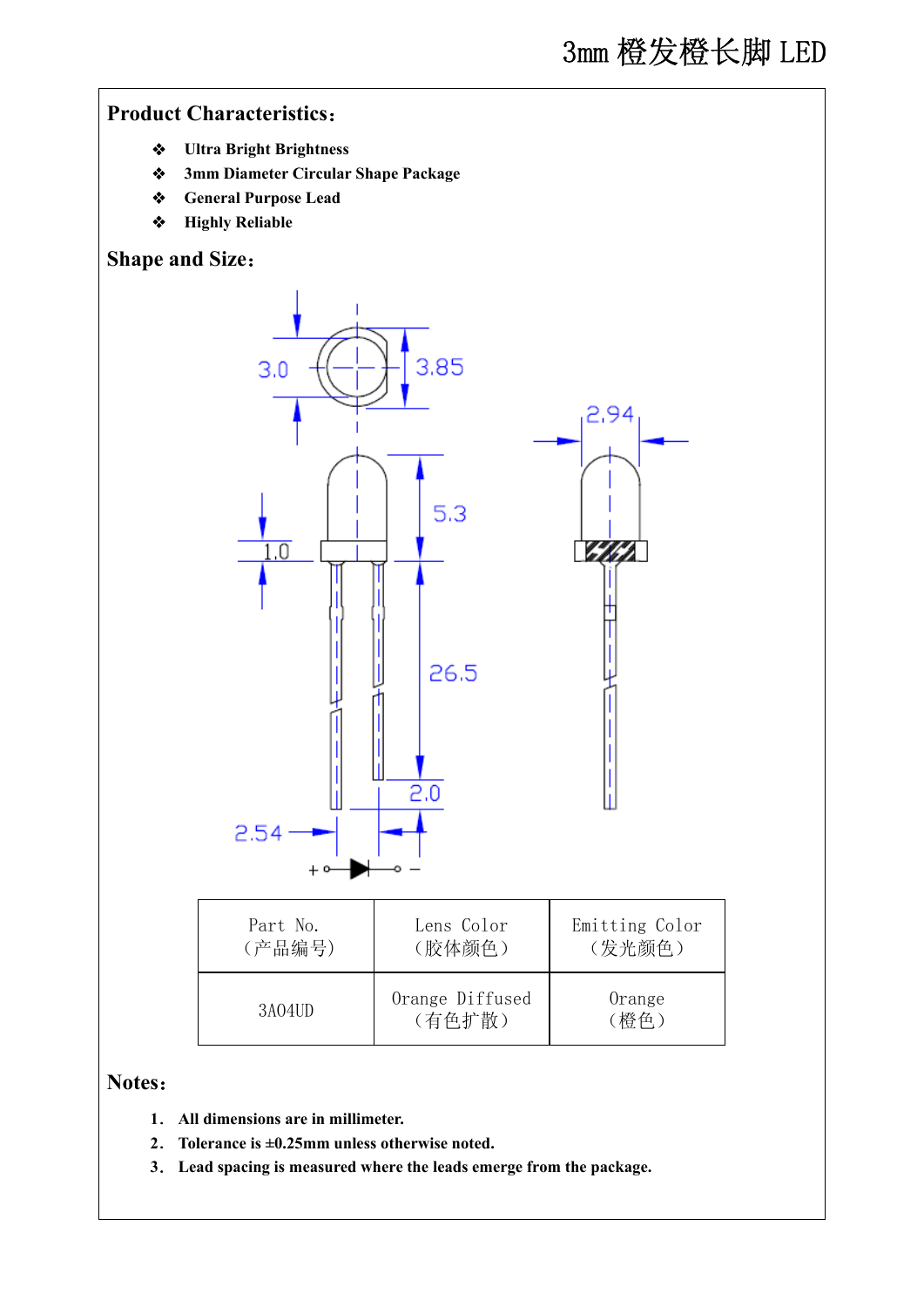| Absolute Maximum Ratings at Ta=25℃                           |                                     |            |  |  |  |  |
|--------------------------------------------------------------|-------------------------------------|------------|--|--|--|--|
| Parameter $(\mathfrak{H}\boxplus)$                           | Max<br>最大                           | Unit<br>单位 |  |  |  |  |
| Power Dissipation (功率消耗)                                     | 70                                  | mW         |  |  |  |  |
| Continuous Forward Current (直流驱动电流)                          | 20                                  | mA         |  |  |  |  |
| Reverse Voltage (反向电压)                                       | 5                                   | V          |  |  |  |  |
| Operating Temperature Range (工作温度)                           | -30°C To +85°C                      |            |  |  |  |  |
| Storage Temperature Range (贮存温度)                             | $-40^{\circ}$ C To $+100^{\circ}$ C |            |  |  |  |  |
| Lead Soldering Temperature<br>(4mm(0. 157")From Body) (焊接温度) | $260^{\circ}$ for 3 seconds         |            |  |  |  |  |

# **Electrical Optical Characteristics at Ta=25**℃

| Parameter<br>参数名称          | Symbol<br>符号      | Min.<br>最小 | Typ.<br>标准 | Max.<br>最大 | Unit<br>单位 | Test Condition<br>测试条件 |
|----------------------------|-------------------|------------|------------|------------|------------|------------------------|
| Luminous Intensity<br>发光亮度 | Ιv                | 300        |            | 500        | med        | $IF = 20mA$            |
| Viewing Angle<br>发光角度      | $2\theta$ 1/2     | .          | 30         | .          | deg        | $IF = 20mA$            |
| Peak Wavelength<br>峰值波长    | $\lambda_{\rm p}$ | 600        | .          | 610        | nm         | $IF = 20mA$            |
| Forward Voltage<br>正向电压    | VF                | 1.9        | 2.1        | 2.3        | V          | $IF = 20mA$            |
| Reverse Current<br>反向漏电流   | IR                | .          | .          | 5          | μA         | VR=5V                  |

#### **Notes**:

- **1**. **Luminous intensity is measured with a light sensor and filter combination that approximates the CIE eye-response curve.**
- **2**. **2θ1/2 is the off-axis angle at which the luminous intensity is half the axial luminous intensity.**